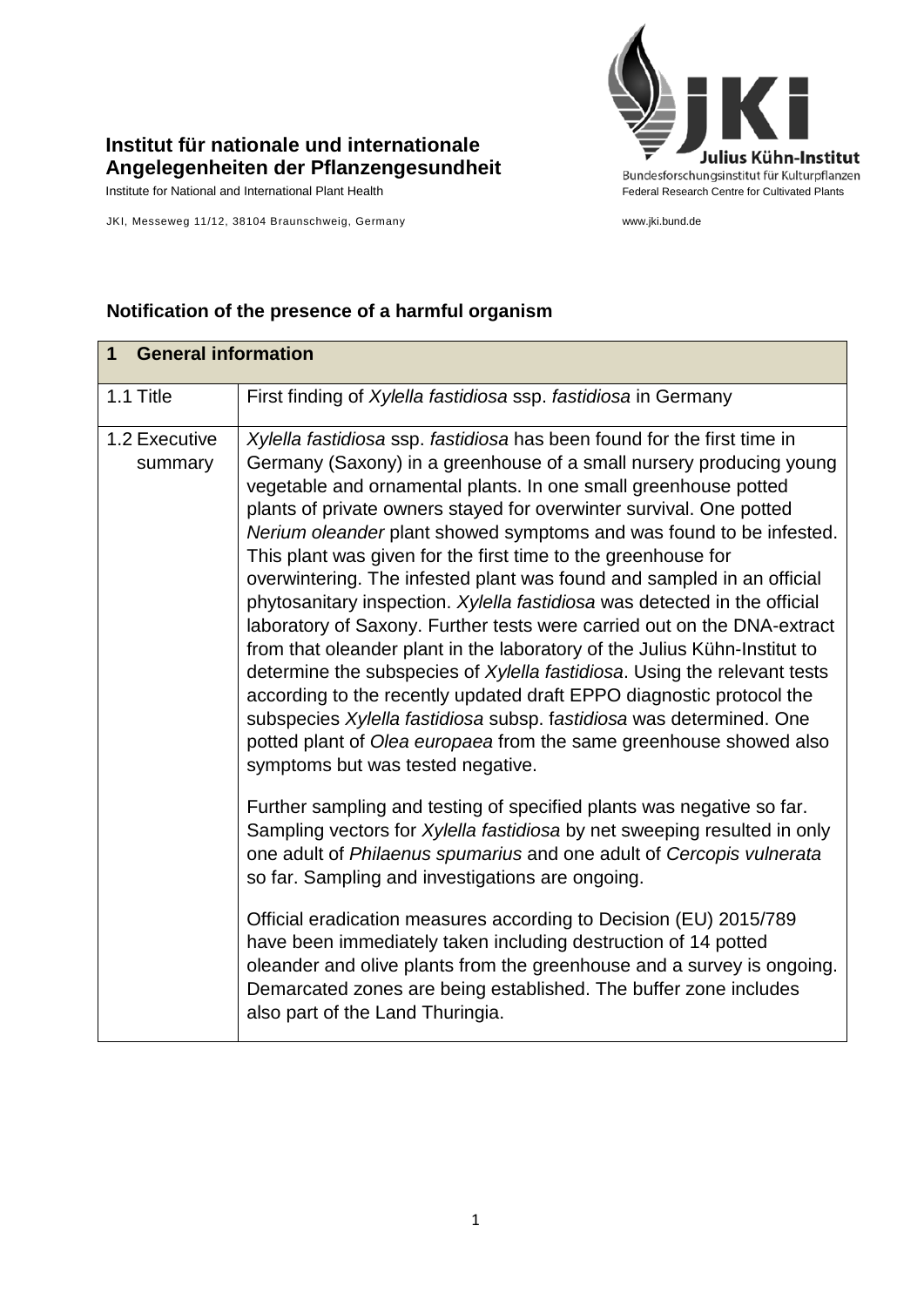| Information concerning the single authority and responsible persons.<br>$\mathbf{2}$                                                           |                                                                                                  |  |  |
|------------------------------------------------------------------------------------------------------------------------------------------------|--------------------------------------------------------------------------------------------------|--|--|
| 2.1 Notification from                                                                                                                          | Julius Kühn-Institut (JKI),<br>Institute for National and International Plant Health,<br>Germany |  |  |
| 2.2 Official contact:                                                                                                                          | Katrin Kaminski,<br>Tel: +49(0)531 299 3378, notify@julius-kuehn.de                              |  |  |
| <b>Location</b><br>$\mathbf{3}$                                                                                                                |                                                                                                  |  |  |
| 3.1 Location                                                                                                                                   | Saxony                                                                                           |  |  |
| Reason of the notification and the pest status<br>4                                                                                            |                                                                                                  |  |  |
| 4.1 First finding in<br>Germany or in the<br>area                                                                                              | First detection of the harmful organism in the territory of<br>Germany                           |  |  |
| 4.2 Pest status of the<br>area where the<br>harmful organism<br>has been found<br>present, after the<br>official confirmation.                 | Transient, under eradication                                                                     |  |  |
| 4.3 Pest status in<br>Germany before the<br>official confirmation<br>of the presence, or<br>suspected presence,<br>of the harmful<br>organism. | Absent, intercepted only                                                                         |  |  |
| 4.4 Pest status in<br>Germany after the<br>official confirmation<br>of the presence of<br>the harmful<br>organism.                             | Transient, at one location on a single isolated potted plant,<br>actionable, under eradication   |  |  |
| Finding, sampling, testing and confirmation of the harmful organism.<br>5                                                                      |                                                                                                  |  |  |
| 5.1 How the presence or<br>appearance of the<br>harmful organism<br>was found.                                                                 | phytosanitary inspection of any type in a nursery                                                |  |  |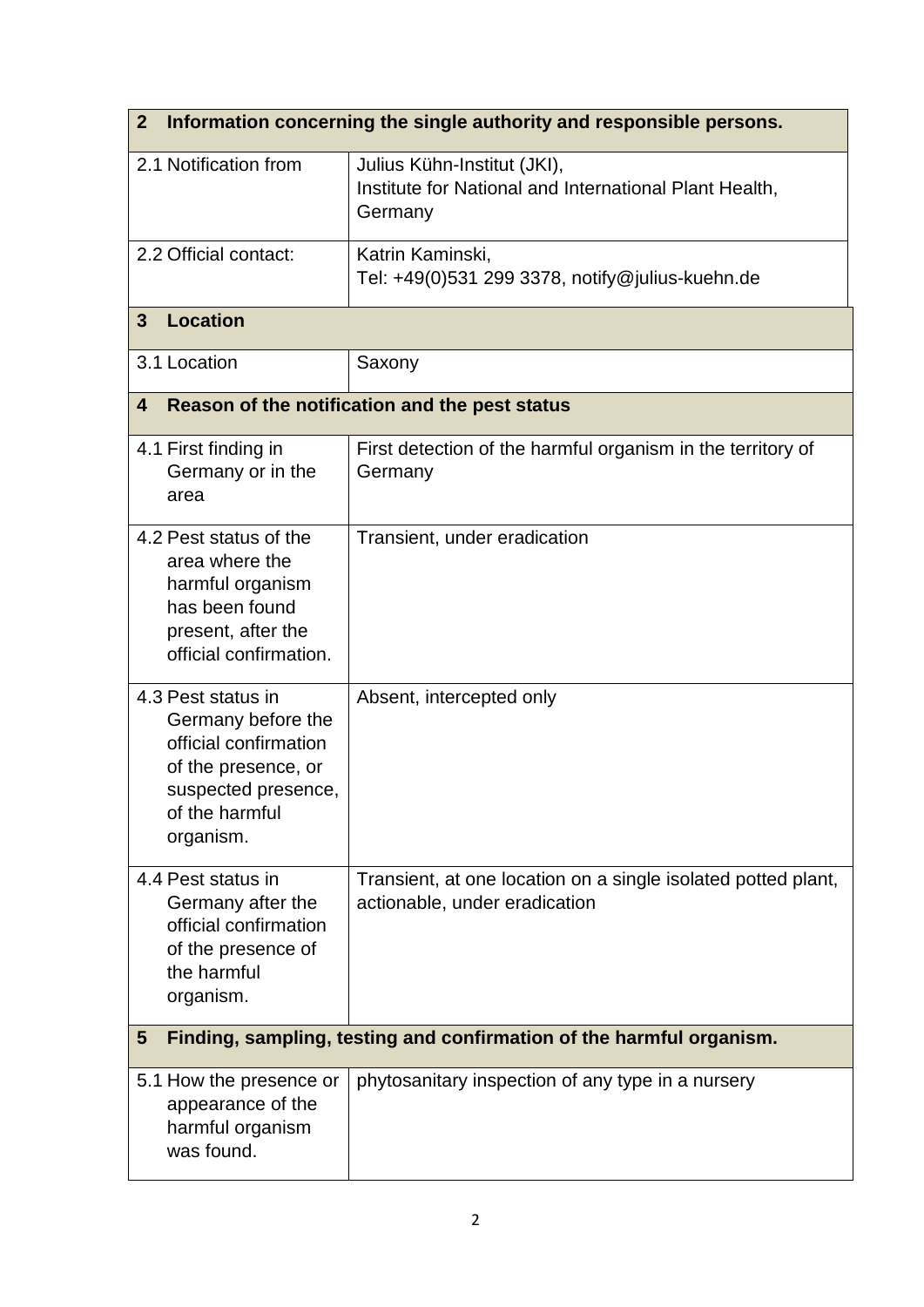| 5.2 Date of finding:                                                           | 20 April 2016                                                                                                                                                                                                                              |  |  |
|--------------------------------------------------------------------------------|--------------------------------------------------------------------------------------------------------------------------------------------------------------------------------------------------------------------------------------------|--|--|
| 5.3 Sampling for<br>laboratory analysis.                                       | 1 sample each was taken by the plant protection service<br>from Nerium oleander and Olea europaea. Additional<br>samples were taken for further tests.<br>Further sampling and testing has taken place in the<br>demarcated area (see 7.1) |  |  |
| 5.4 Name and address                                                           | Staatliche Betriebsgesellschaft für Umwelt und                                                                                                                                                                                             |  |  |
| of the Laboratory.                                                             | Landwirtschaft                                                                                                                                                                                                                             |  |  |
|                                                                                | and                                                                                                                                                                                                                                        |  |  |
|                                                                                | Julius Kühn-Institut                                                                                                                                                                                                                       |  |  |
| 5.5 Diagnostic method.                                                         | qPCR/PCR/IF/MLST/Sanger-sequencing                                                                                                                                                                                                         |  |  |
|                                                                                | according to recently revised draft EPPO standard<br>PM7/24(2) for the diagnosis of Xylella fastidiosa                                                                                                                                     |  |  |
|                                                                                | 3 screening tests of the Nerium oleander sample were<br>positive                                                                                                                                                                           |  |  |
|                                                                                | Screening tests of the Olea europaea samples were<br>negative                                                                                                                                                                              |  |  |
|                                                                                | Several molecular tests on the DNA revealed the<br>determination of the subspecies                                                                                                                                                         |  |  |
| 5.6 Date of official<br>confirmation of the<br>harmful organism's<br>identity. | Determination of the subspecies: 12 July 2016                                                                                                                                                                                              |  |  |
| Infested area, and the severity and source of the outbreak in that area.<br>6  |                                                                                                                                                                                                                                            |  |  |
| 6.1 Size and delimitation<br>of the infested area.                             | 1 infested plant                                                                                                                                                                                                                           |  |  |
| 6.2 Characteristics of<br>the infested area<br>and its vicinity.               | physically closed conditions: greenhouse: The infested<br>potted plant was brought to the greenhouse for overwinter<br>survival for the first time by a private owner                                                                      |  |  |
| 6.3 Host plants in the<br>infested area and its<br>vicinity.                   | Potted plants of Olea europaea and Nerium oleander in the<br>greenhouse for overwinter survival. No other known host<br>plants are cultivated by the nursery. Single Prunus plants<br>grow in the surroundings.                            |  |  |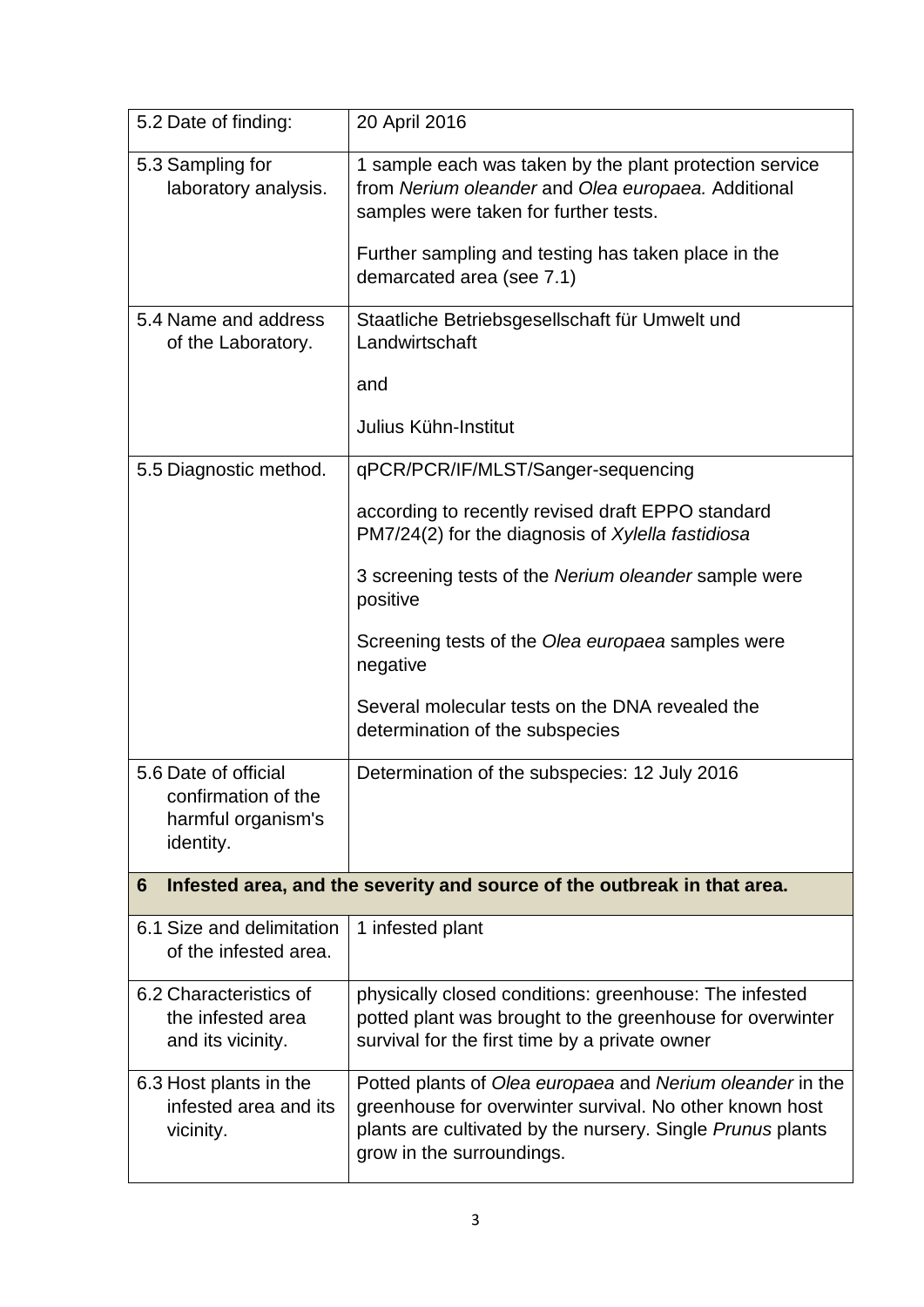| 6.4 Infested plant(s),<br>plant product(s) and<br>other object(s). | Nerium oleander                                                                                                                                                                                                                                                                                                                                                                                                                                                                                                                                                                                                                                                                                                                                                                                                                                                                                                                                                                                                                                                     |  |  |
|--------------------------------------------------------------------|---------------------------------------------------------------------------------------------------------------------------------------------------------------------------------------------------------------------------------------------------------------------------------------------------------------------------------------------------------------------------------------------------------------------------------------------------------------------------------------------------------------------------------------------------------------------------------------------------------------------------------------------------------------------------------------------------------------------------------------------------------------------------------------------------------------------------------------------------------------------------------------------------------------------------------------------------------------------------------------------------------------------------------------------------------------------|--|--|
| 6.5 Vectors present in<br>the area.                                | 12 net sweeping samples of insects were taken in a 100 m<br>radius around the infested plant. One adult of the vector<br>Philaenus spumarius was found so far. Several potential<br>vectors for Europe have been nominated in the EFSA<br>study. Of these potential vectors only one Cercopis<br>vulnerata has been detected so far. The other Cicadellidae<br>specimens from the sampling are under investigation.                                                                                                                                                                                                                                                                                                                                                                                                                                                                                                                                                                                                                                                 |  |  |
| 6.6 Severity of the<br>outbreak.                                   | Only 1 infested potted plant                                                                                                                                                                                                                                                                                                                                                                                                                                                                                                                                                                                                                                                                                                                                                                                                                                                                                                                                                                                                                                        |  |  |
|                                                                    | No indication that other plants may be infested                                                                                                                                                                                                                                                                                                                                                                                                                                                                                                                                                                                                                                                                                                                                                                                                                                                                                                                                                                                                                     |  |  |
| 6.7 Source of the<br>outbreak.                                     | unknown                                                                                                                                                                                                                                                                                                                                                                                                                                                                                                                                                                                                                                                                                                                                                                                                                                                                                                                                                                                                                                                             |  |  |
|                                                                    | At least 4 years ago the private owner of the infested<br>Nerium plant got a cutting from another private person.                                                                                                                                                                                                                                                                                                                                                                                                                                                                                                                                                                                                                                                                                                                                                                                                                                                                                                                                                   |  |  |
| <b>Official phytosanitary measures.</b><br>$\overline{7}$          |                                                                                                                                                                                                                                                                                                                                                                                                                                                                                                                                                                                                                                                                                                                                                                                                                                                                                                                                                                                                                                                                     |  |  |
| 7.1 Adoption of official<br>phytosanitary<br>measures.             | Official phytosanitary measures have been taken:<br>After the first positive screening test:<br>1 Nerium oleander plant and 1 Olea europaea plant were<br>put under quarantine until the detection of the bacterium is<br>completed.<br>After the second and third positive screening tests:<br>14 plants (olive and oleander) from that greenhouse have<br>been destroyed. All of them were plants from private<br>persons for overwinter survival in that greenhouse.<br>Survey of the surroundings of the greenhouse and the<br>premises of the owner where the infested plant was placed<br>in summer.<br>A General order for the establishment of the demarcated<br>zone is adopted. Demarcated zones according to Article 4<br>of Decision (EU) 2015/789 will be established. The buffer<br>zone includes parts of the Land Thuringia where the<br>responsible official body has been informed an included in<br>the measures to be implemented.<br>Official measures in the demarcated zones according to<br>the Decision (EU) 2015/789 are being taken. The |  |  |